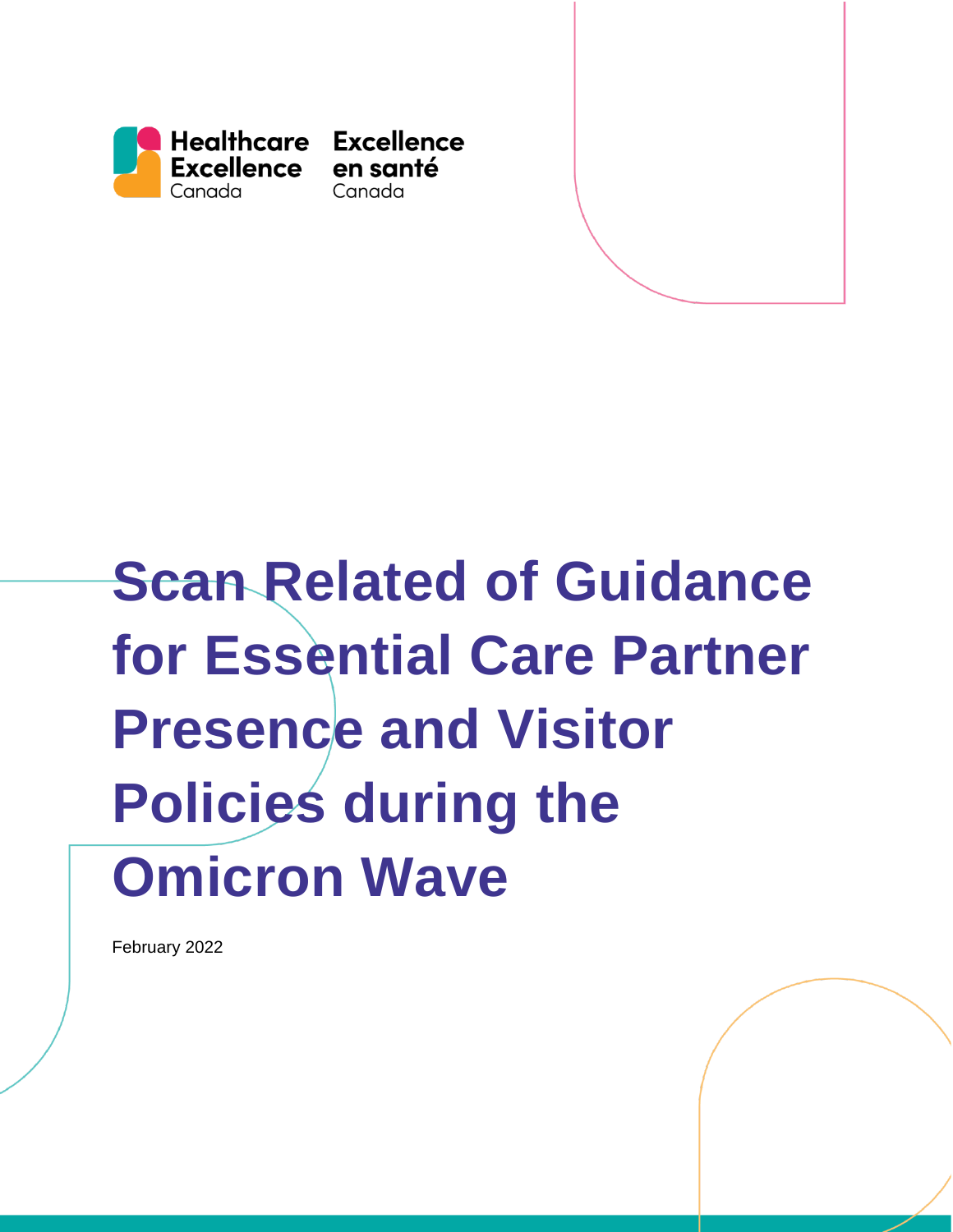

#### <span id="page-1-0"></span>**About Healthcare Excellence Canada**

Healthcare Excellence Canada (HEC) works with partners to spread innovation, build capability and catalyze policy change so that everyone in Canada has safe and high-quality healthcare. Through collaboration with patients, caregivers and people working in healthcare, we turn proven innovations into lasting improvements in all dimensions of healthcare excellence. Launched in 2021, HEC brings together the Canadian Patient Safety Institute and Canadian Foundation for Healthcare Improvement.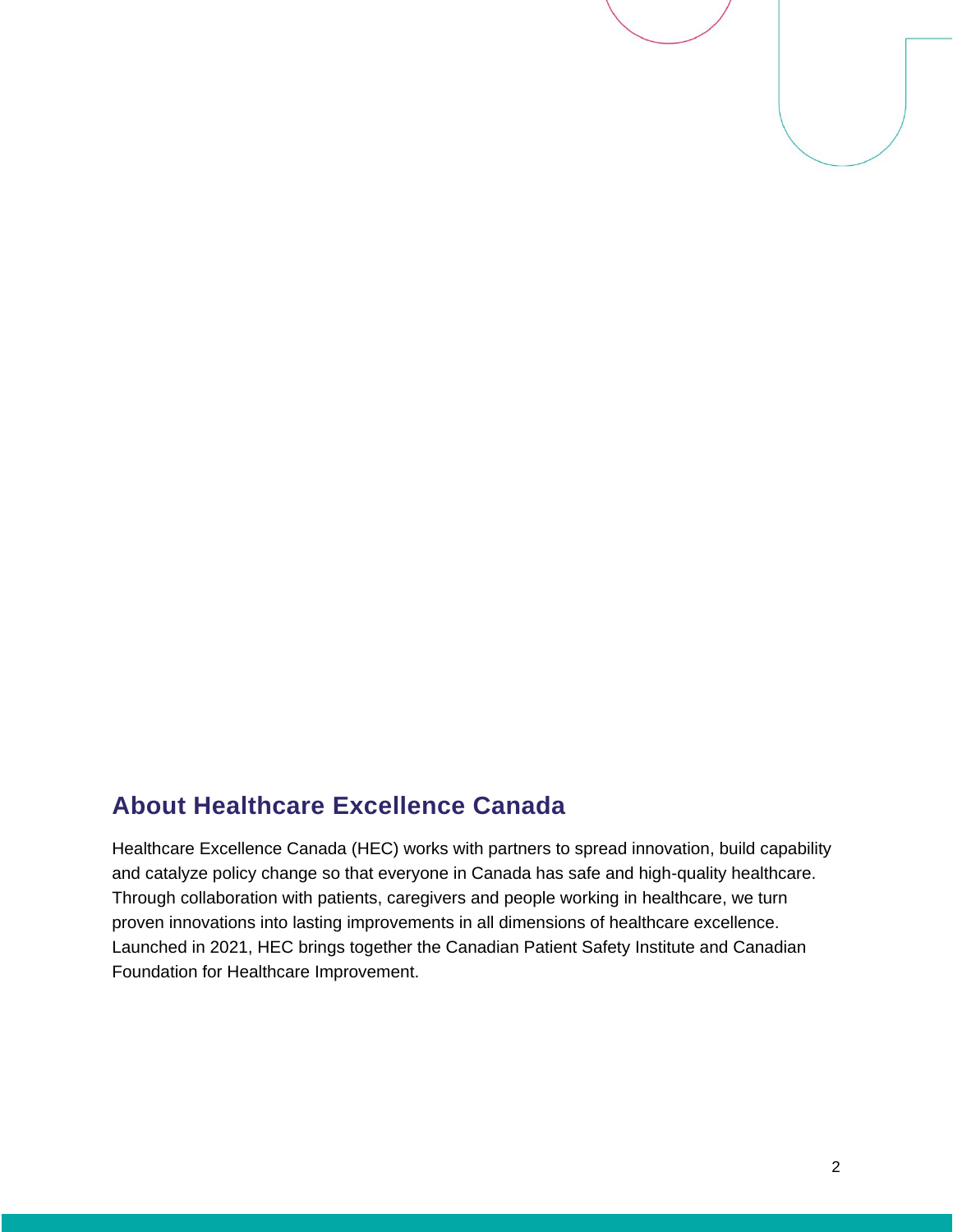# **Contents**

<span id="page-2-0"></span>

| Scan Related of Guidance for Essential Care Partner Presence and Visitor Policies during the  |
|-----------------------------------------------------------------------------------------------|
|                                                                                               |
|                                                                                               |
|                                                                                               |
|                                                                                               |
|                                                                                               |
|                                                                                               |
|                                                                                               |
|                                                                                               |
|                                                                                               |
|                                                                                               |
| Table 3. Number of Essential Care Partners permitted to visit in hospitals and LTC at the     |
| Table 4. Number of Essential Care Partners permitted at the hospital level 10                 |
| Table 5. Timing of when Essential Care Partners can visit at the hospital level11             |
|                                                                                               |
| Table 6. Vaccination requirements for Essential Care Partners to hospitals and LTC. 13        |
| Table 7. Number of hospitals with age restrictions for Essential Care Partners 14             |
|                                                                                               |
| Table 8. Essential Together policy guidance included in provincial and territorial policies15 |
|                                                                                               |
|                                                                                               |
|                                                                                               |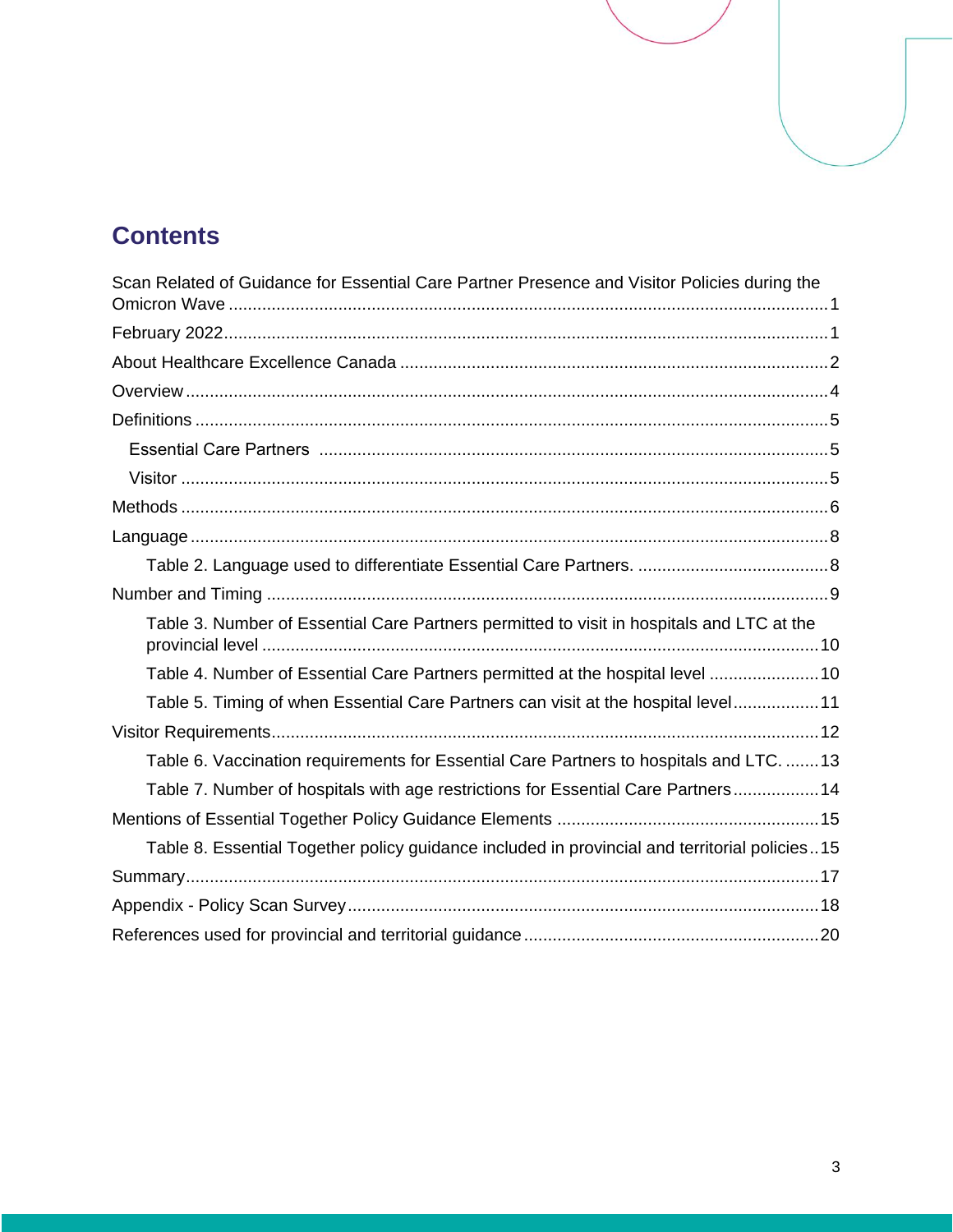#### **Overview**

This summary provides an overview of Canadian visiting guidelines and policies for essential care partners and visitors at the end of January and early February 2022. A scan of visiting policies for essential care partners in hospitals and long-term care facilities was conducted within provinces and territories. A subsample of 46 hospitals, representative of large acute care hospitals across Canada was also examined for their hospital-specific visiting policies<sup>1</sup> as we have conducted in the past.

In response to the highly transmissible Omicron variant, provinces and territories implemented additional protective measures in December 2021 and January 2022. As a result, guidelines are generally more restrictive than found in the previous scan conducted in October 2021. However, most settings continued to allow essential care partner presence in some capacity. Infection, prevention and control protocols, mandatory mask use and handwashing for essential care partners and visitors, as well as screenings prior to entering facilities, have remained in effect, with the addition of vaccine mandates and testing requirements occasionally required.

This policy scan presents the policies related to essential care partners at the provincial/territorial level at a time of increased disease prevalence due to the Omicron wave in Canada. This summary provides details on language used to identify essential care partners, number of essential care partners permitted and in what circumstances, as well as the restrictions and requirements for entry, including whether supporting processes such as using a caregiver ID or providing education are specified.

<sup>1</sup> Canadian Foundation for Healthcare Improvement. (2020). Much More Than Just a Visitor: An Executive Summary of Policies in Canadian Acute Care Hospitals. Available online at [better\\_together\\_executive-summary\\_en.pdf \(cfhi-fcass.ca\)](https://www.cfhi-fcass.ca/docs/default-source/itr/tools-and-resources/better_together_executive-summary_en.pdf)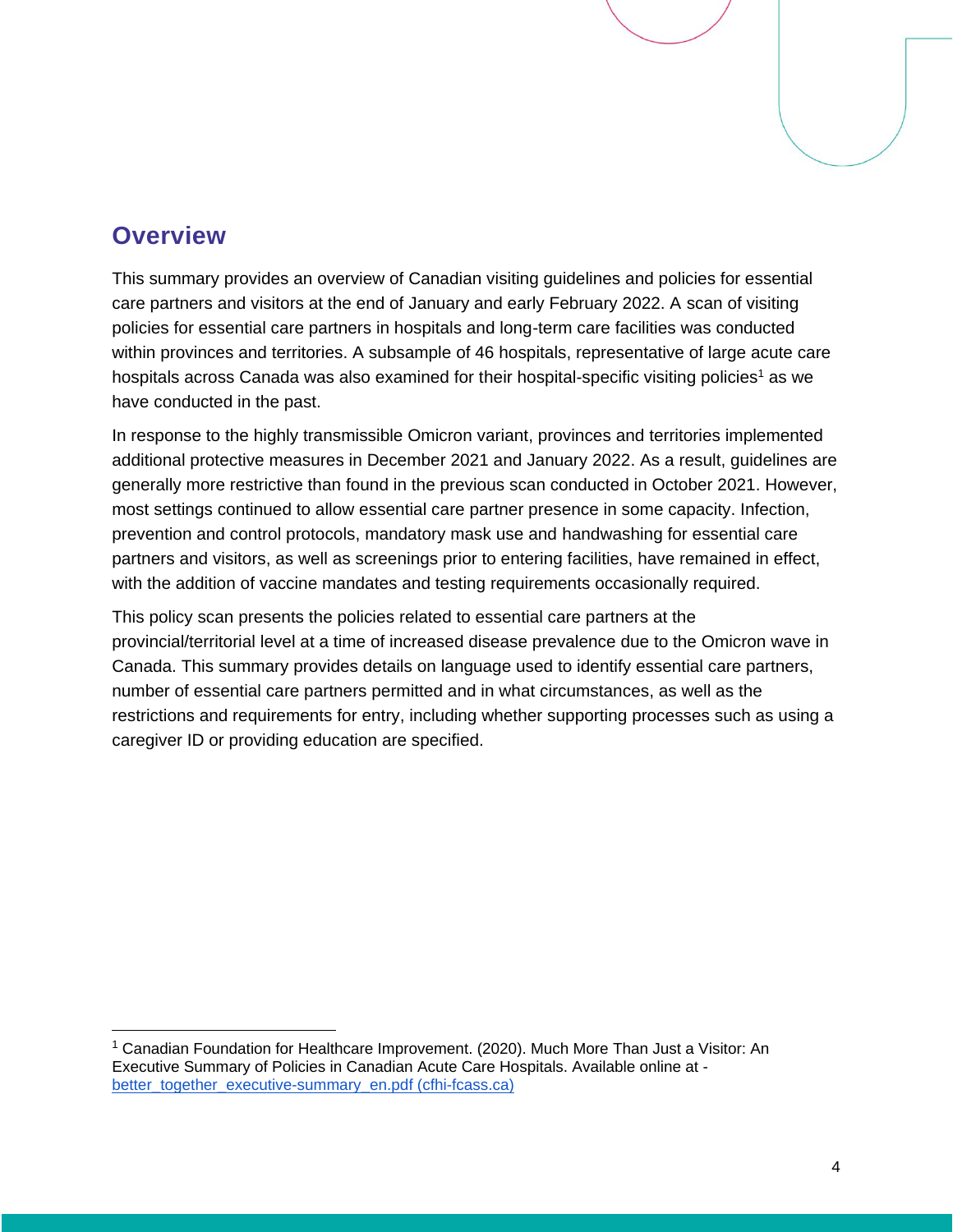# <span id="page-4-0"></span>**Definitions**

#### <span id="page-4-1"></span>**Essential Care Partners**

Essential care partners provide physical, psychological, and emotional support, as deemed important by the patient. This care can include support in decision making, care coordination and continuity of care. Essential care partners can include family members, close friends or other caregivers and are identified by the patient or substitute decision maker. 

#### <span id="page-4-2"></span>**Visitor**

In the context of family presence policies, any individual who does not play a significant role in the ongoing care of the patient is considered a 'visitor'.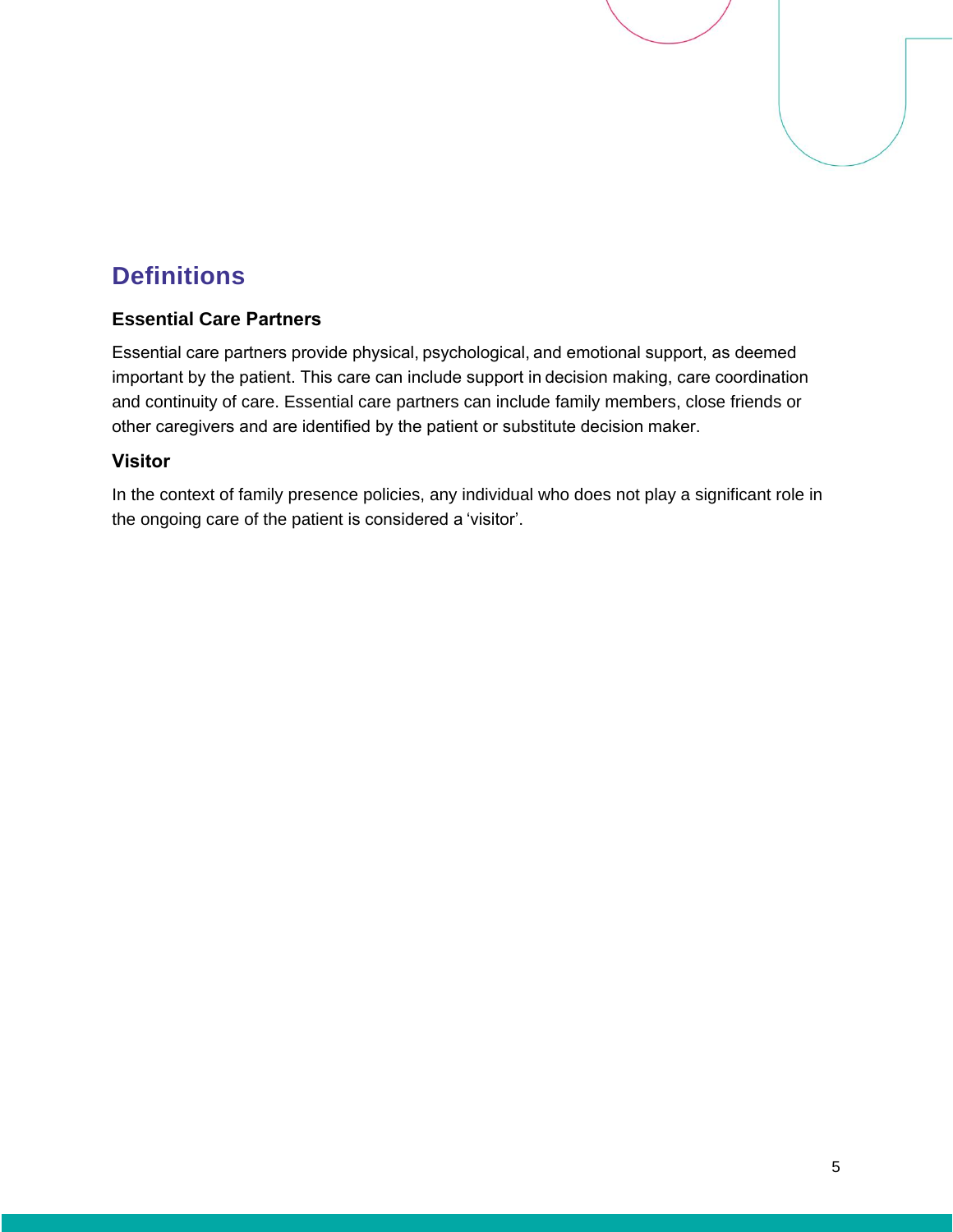#### <span id="page-5-0"></span>**Methods**

The provincial, territorial, and hospital level policies included in this scan were found online and assessed using a created survey (see Appendix) that included differentiation of essential care partners from general visitors, number and timing of allowable visits, special circumstances, restrictions, and requirements, and whether elements of Healthcare Excellence Canada's policy guidance<sup>2</sup> to welcome essential care partners, were included.

To find provincial and territorial guidance, we searched the websites of provinces, territories, municipalities and regional health authorities for information about COVID-19. We scanned for links and documents using search terms such as "healthcare facilities", "visitor restrictions", and "family". The results were screened to see if the context refers to hospital or long term care visiting policy or guidelines for family and visitors.

At the hospital level, we searched the websites of 46 identified hospitals. The sample was chosen from within the sample of 118 acute care hospitals used for previous pan-Canadian reviews. When choosing the sample, we made sure each province was represented and that the proportions of hospitals from each province matched the larger sample.

 $2$  Healthcare Excellence Canada. (2021). Policy Guidance for the Reintegration of Caregivers as Essential Care Partners. Available online at: [https://www.healthcareexcellence.ca/en/what-we-do/what](https://www.healthcareexcellence.ca/en/what-we-do/what-we-do-together/essential-together/policy-guidance-for-the-reintegration-of-caregivers-as-essential-care-partners/)[we-do-together/essential-together/policy-guidance-for-the-reintegration-of-caregivers-as-essential-care](https://www.healthcareexcellence.ca/en/what-we-do/what-we-do-together/essential-together/policy-guidance-for-the-reintegration-of-caregivers-as-essential-care-partners/)[partners/](https://www.healthcareexcellence.ca/en/what-we-do/what-we-do-together/essential-together/policy-guidance-for-the-reintegration-of-caregivers-as-essential-care-partners/)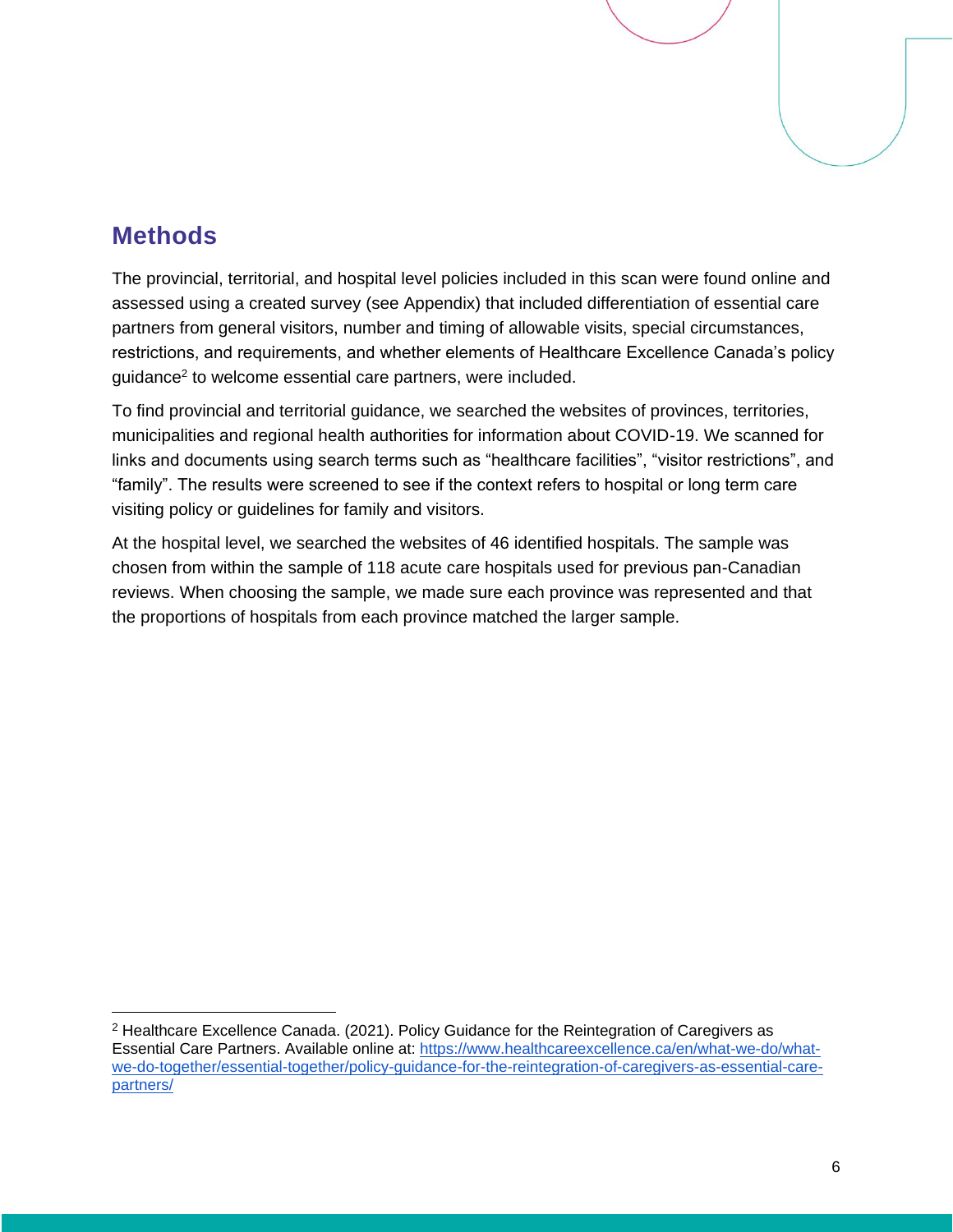

| <b>Province/Territory</b>    | <b>Count of Hospitals included</b> |
|------------------------------|------------------------------------|
| Alberta                      | 4                                  |
| <b>British Columbia</b>      | 9                                  |
| Manitoba                     | 5                                  |
| <b>New Brunswick</b>         | 2                                  |
| Newfoundland and Labrador    | 2                                  |
| <b>Northwest Territories</b> | 1                                  |
| Nova Scotia                  | 2                                  |
| Nunavut                      | 1                                  |
| Ontario                      | 13                                 |
| <b>Prince Edward Island</b>  | 1                                  |
| Quebec                       | 3                                  |
| Saskatchewan                 | 2                                  |
| Yukon                        | 1                                  |
| Total                        | 46                                 |

#### **Table 1. Count of hospitals by province/territory**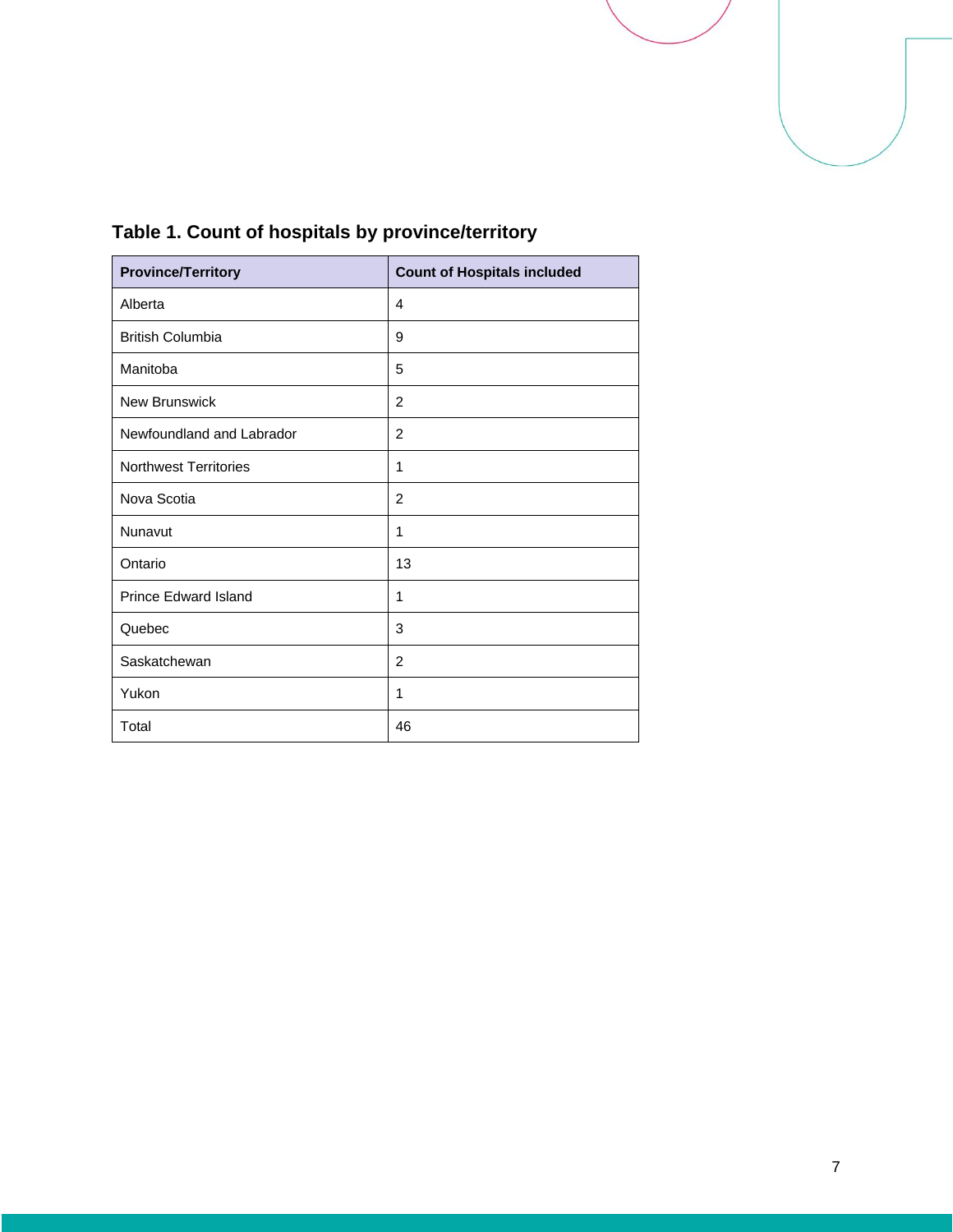#### <span id="page-7-0"></span>**Language**

Almost all the provinces and territories, as well as hospitals, now use language that differentiates essential care partners from other visitors. The ability to differentiate between an essential care partner and general visitor is a key principle in the application of policies related to essential care partner presence. It is an encouraging finding as it forms the basis from which to build policies and practices that support inclusion of essential care partners as members of the care team, even in times of crisis.

| <b>Province/Territory</b> | <b>LTC</b>                                                                                                                  | <b>Hospital</b>                                                                                                             | Hospital count (%) |
|---------------------------|-----------------------------------------------------------------------------------------------------------------------------|-----------------------------------------------------------------------------------------------------------------------------|--------------------|
| <b>BC</b>                 | essential visits, designated<br>visitor                                                                                     | $\blacksquare$                                                                                                              | 3(33%)             |
| AB                        | designated support person                                                                                                   | designated support person                                                                                                   | 4 (100%)           |
| <b>SK</b>                 | essential family/support person                                                                                             | essential family/support<br>person                                                                                          | 2 (100%)           |
| <b>MB</b>                 | designated family<br>caregiver/essential partner in<br>care                                                                 | essential care partner                                                                                                      | 6 (100%)           |
| ON                        | caregiver                                                                                                                   | essential care partner                                                                                                      | 12 (92.3%)         |
| QU                        | informal caregiver                                                                                                          | informal caregiver                                                                                                          | 3 (100%)           |
| <b>NS</b>                 | designated caregivers                                                                                                       | designated support<br>person/family caregiver                                                                               | 2 (100%)           |
| <b>NB</b>                 | designated support persons                                                                                                  | designated support persons                                                                                                  | 2 (100%)           |
| <b>PE</b>                 | partners in care (part of care<br>team and different than<br>designated visitor which is<br>different than general visitor) | partners in care (part of care<br>team and different than<br>designated visitor which is<br>different than general visitor) | 1 (100%)           |
| <b>NL</b>                 | support person                                                                                                              | support person                                                                                                              | 2 (100%)           |
| YU                        | <b>Essential care visitor</b>                                                                                               | support person                                                                                                              | 1 (100%)           |
| <b>NT</b>                 | Designated essential visitor                                                                                                | Designated visitor                                                                                                          | 1 (100%)           |
| <b>NU</b>                 |                                                                                                                             |                                                                                                                             | $0(0\%)$           |
| Total ( $n=46$ )          |                                                                                                                             |                                                                                                                             | 39 (84.8%)         |

<span id="page-7-1"></span>**Table 2. Language used to differentiate Essential Care Partners.**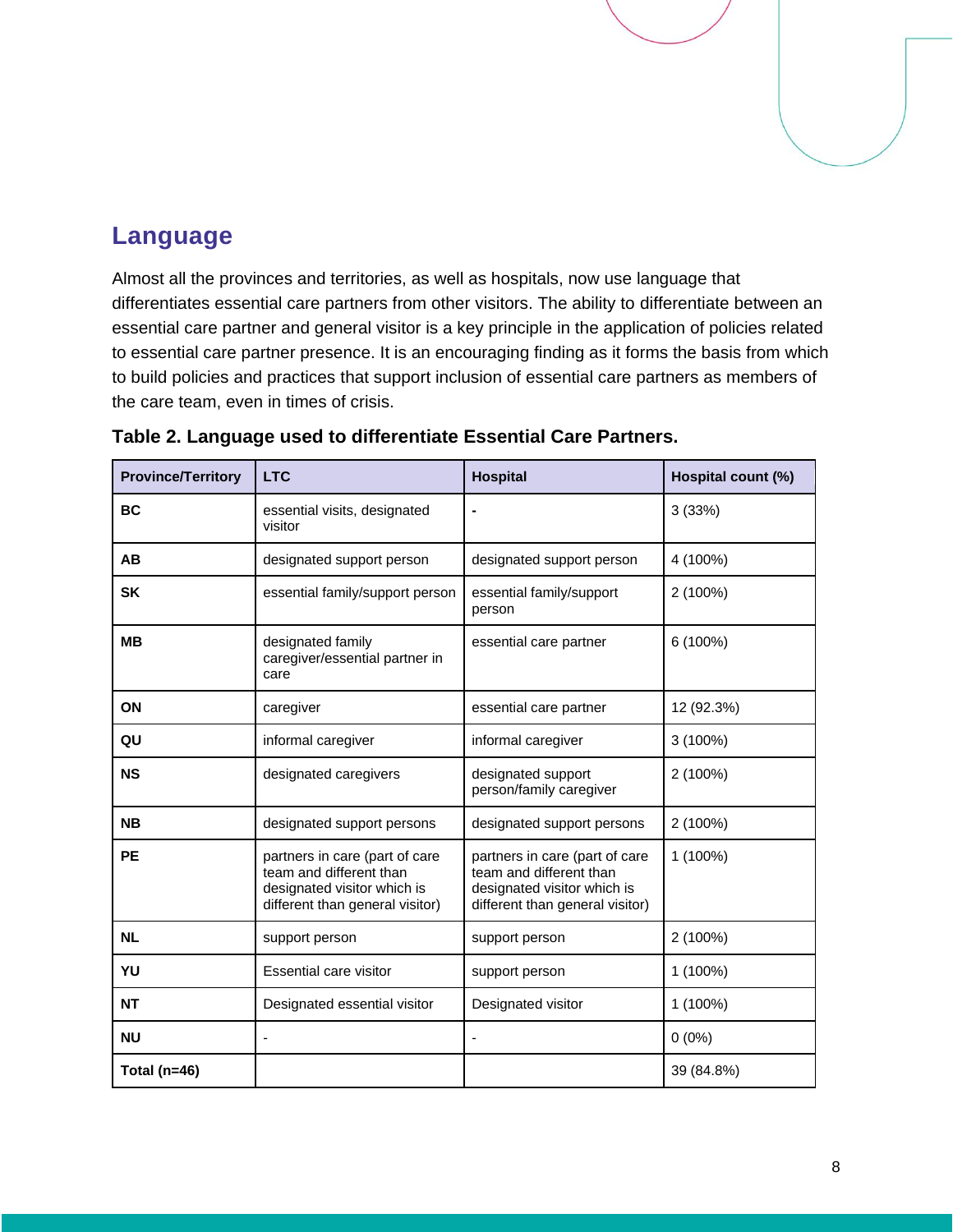## <span id="page-8-0"></span>**Number and Timing**

At the provincial level, there is a lot of variation regarding the number of essential care partners that can visit patients, how many can visit at a time, and when they can visit, which translates to even more variation and inconsistency at the hospital level (Tables 4 and 5). Table 3, below, provides the provincial guidance of how many are allowed in each setting. All provinces allow at least one essential care partner in long term care settings. However, there are still some provinces that are not allowing every patient to have access to an essential care partner in hospitals. Three provinces have specified that only certain patients in certain circumstances can have access and one has left the specifics up to individual hospitals.

Detail is lacking in provincial directives on how frequently essential care partners should be allowed to visit and for how long. In most directives, there is no mention, although SK, MB, QU, NL include language suggesting that the visits may be limited as accommodated by the facility. PEI is the only province that specifies that essential care partners should be permitted to visit anytime, but suggests they inform the facility when they will be coming.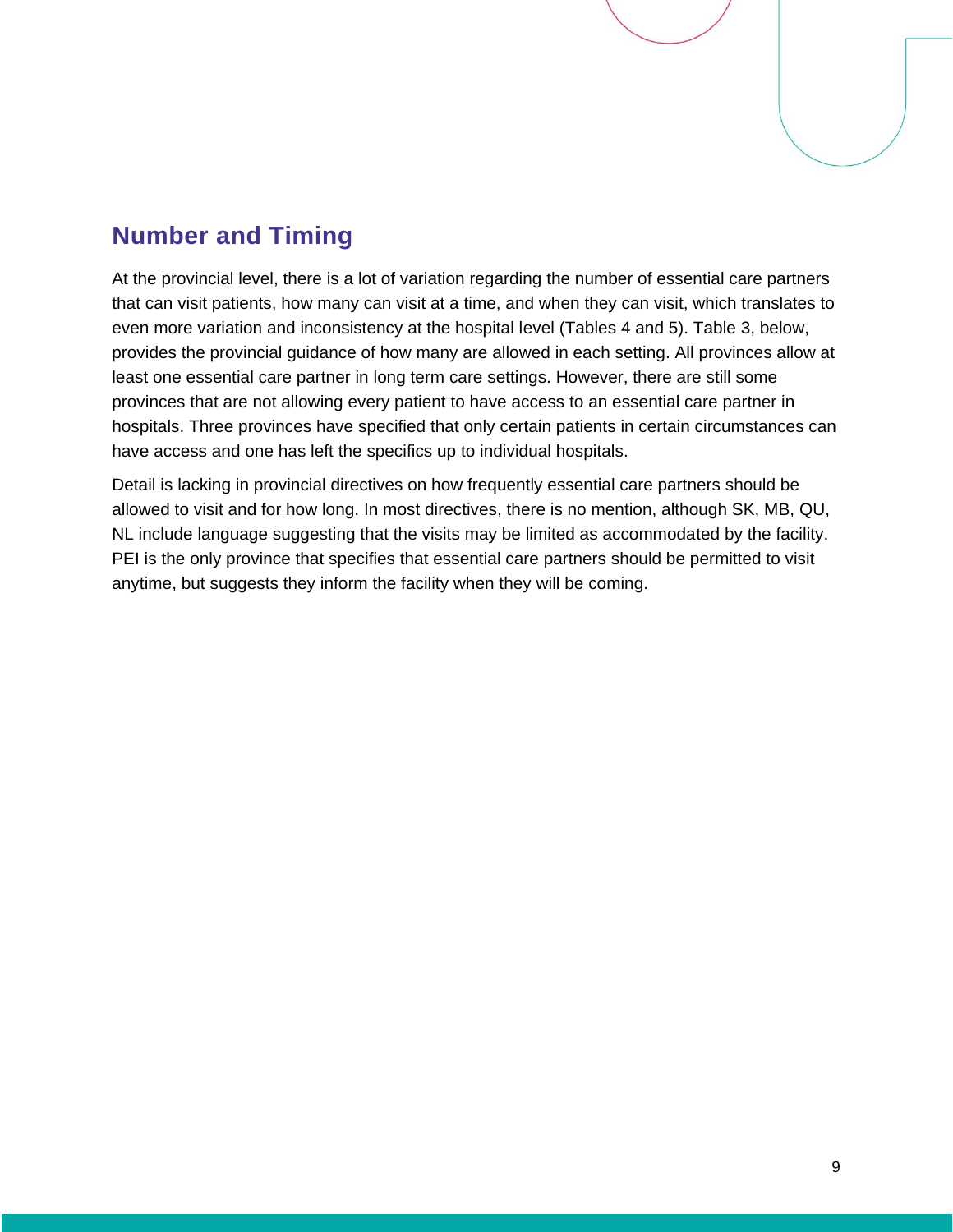<span id="page-9-0"></span>

| Table 3. Number of Essential Care Partners permitted to visit in hospitals and LTC |  |
|------------------------------------------------------------------------------------|--|
| at the provincial level                                                            |  |

| <b>Province/Territory</b> | <b>Hospital</b>                                                                      | <b>LTC</b>                                                                  |
|---------------------------|--------------------------------------------------------------------------------------|-----------------------------------------------------------------------------|
| <b>BC</b>                 | Not specified                                                                        | 1                                                                           |
| AB                        | 2, one at a time                                                                     | not specified                                                               |
| <b>SK</b>                 | 2, one at a time                                                                     | 2, one at a time                                                            |
| <b>MB</b>                 | 1                                                                                    | 2, one at a time                                                            |
| ON                        | up to the individual hospitals                                                       | 2 at a time                                                                 |
| QU                        | up to 4 that can take turns one at a time                                            | 4, 2 per day, 1 at a time                                                   |
| <b>NS</b>                 | most patients can have 1                                                             | 2 per visit, no limit to how many<br>designated                             |
| <b>NB</b>                 | identify 2, only 1 at a time and only for<br>certain patients and circumstances      | 2 at a visit                                                                |
| <b>PE</b>                 | 3, 1 in outbreak or COVID unit                                                       | 3, 1 in outbreak or COVID unit                                              |
| <b>NL</b>                 | 1, can change every 14 days (changed to 2)<br>in mid-Feb)                            | 1, can change every 14 days<br>(changed to 2 in mid-Feb)                    |
| YU                        | 1, more in special circumstances, but only<br>for certain patients and circumstances | 2 at a time if from same household<br>from 4 chosen (essential and general) |
| <b>NT</b>                 | 2, 1 at a time                                                                       | 2, 1 at a time                                                              |
| <b>NU</b>                 | Not specified                                                                        | 1 per resident in most regions                                              |

#### <span id="page-9-1"></span>**Table 4. Number of Essential Care Partners permitted at the hospital level**

| <b>Number of Designated ECPs &amp; Bedside ECPs</b>                 | Count (%) of Hospitals |
|---------------------------------------------------------------------|------------------------|
| Four or more Designated ECPs, two and more allowed at the same time | $1(0.2\%)$             |
| Four or more Designated ECPs, one allowed at one time               | $3(0.5\%)$             |
| Two to three Designated ECPs, two or all allowed at one time        | 15 (33%)               |
| Two to three Designated ECPs, one allowed at one time               | 12 (26%)               |
| One designated ECP                                                  | 7(15%)                 |
| Essential visits only or ECPs not granted to every patient          | $4(0.9\%)$             |
| No visits allowed, even for essential reasons                       | $2(0.4\%)$             |
| Information unavailable                                             | $1(0.2\%)$             |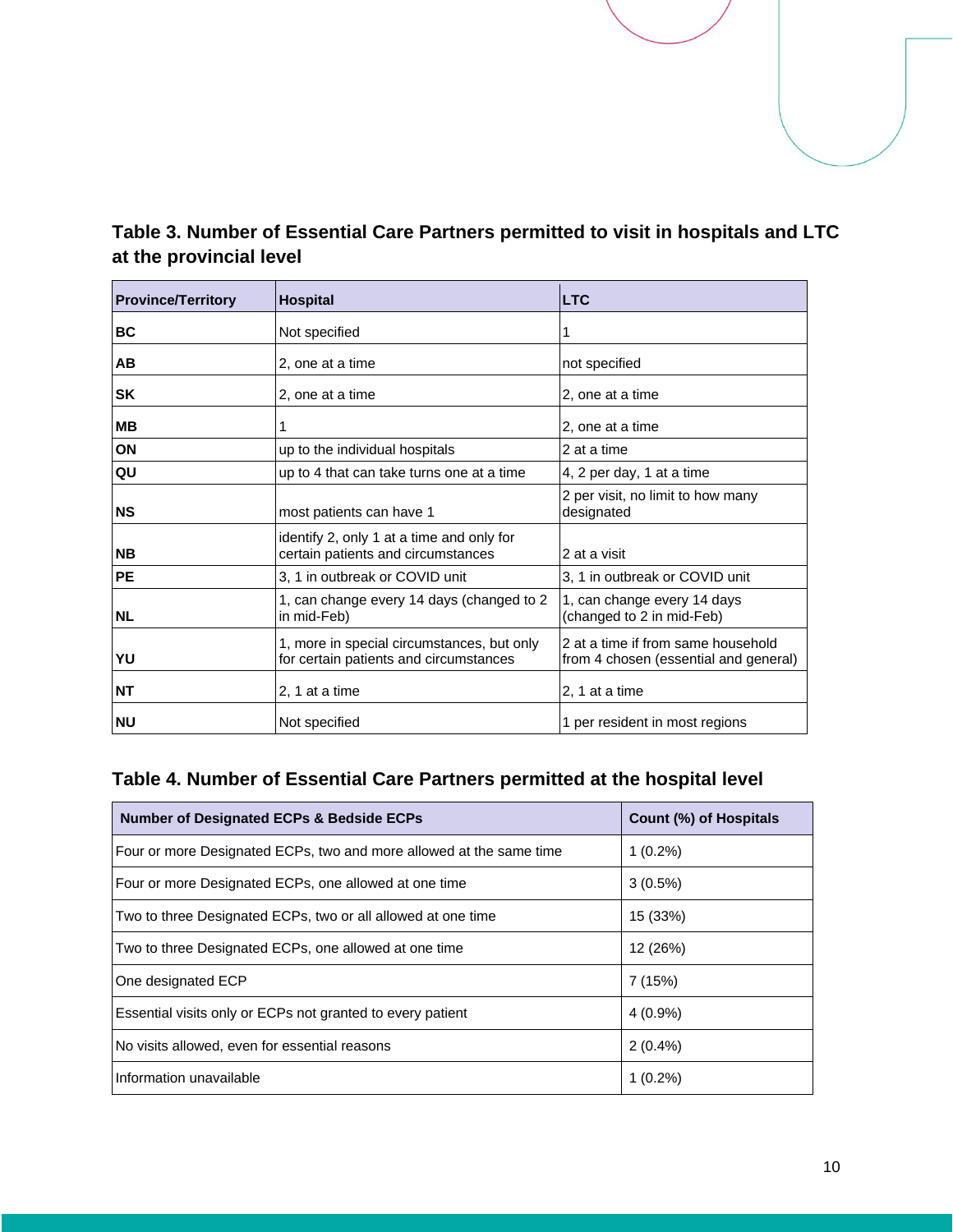| <b>Number of Hours Permitted for ECPs</b>                                                                 | Count (%) of Hospitals |
|-----------------------------------------------------------------------------------------------------------|------------------------|
| There are no specific hours, but all visits must be arranged or coordinated with<br>the site or care team | 9(20%)                 |
| Open 24/7 is clearly stated                                                                               | $2(0.4\%)$             |
| Open 24/7 is implied, but not clearly stated                                                              | 4(1%)                  |
| Open during the day, overnight stay restricted                                                            | $3(0.6\%)$             |
| Visiting hours specified (12 hours or less)                                                               | 10 (22%)               |
| No visits allowed                                                                                         | $2(0.4\%)$             |
| Information unavailable or not mentioned                                                                  | 16 (35%)               |

#### <span id="page-10-0"></span>**Table 5. Timing of when Essential Care Partners can visit at the hospital level**

In both provincial and hospital level policies, exceptions are usually granted in specific care settings most commonly for patients at end of life. At the end of life, common allowances include additional essential care partners, additional essential care partners allowed at the bedside at one time, permitting of children, permitting of general visitors who are not essential care partners, longer hours and more flexibility in general. Other exemptions, typically when otherwise no essential care partners are allowed, often include for pediatric patients, labour and delivery, and occasionally for patients with cognitive or communication difficulties. A notable omission is the exemption due to social determinants of health, given that health disparities have been shown to increase the negative impacts of visitor restrictions<sup>3</sup>. Of the hospitals surveyed, there were several hospitals in BC who noted the consideration of spiritual and cultural needs, some specifically for Indigenous people.

<span id="page-10-1"></span><sup>3</sup> Healthcare Excellence Canada (2021). Evidence Brief Addendum: Caregivers as Essential Care Partners. Available online at: [Evidence Brief: Caregivers as Essential Care Partners](https://www.healthcareexcellence.ca/en/what-we-do/what-we-do-together/essential-together/evidence-brief-caregivers-as-essential-care-partners/)  [\(healthcareexcellence.ca\)](https://www.healthcareexcellence.ca/en/what-we-do/what-we-do-together/essential-together/evidence-brief-caregivers-as-essential-care-partners/)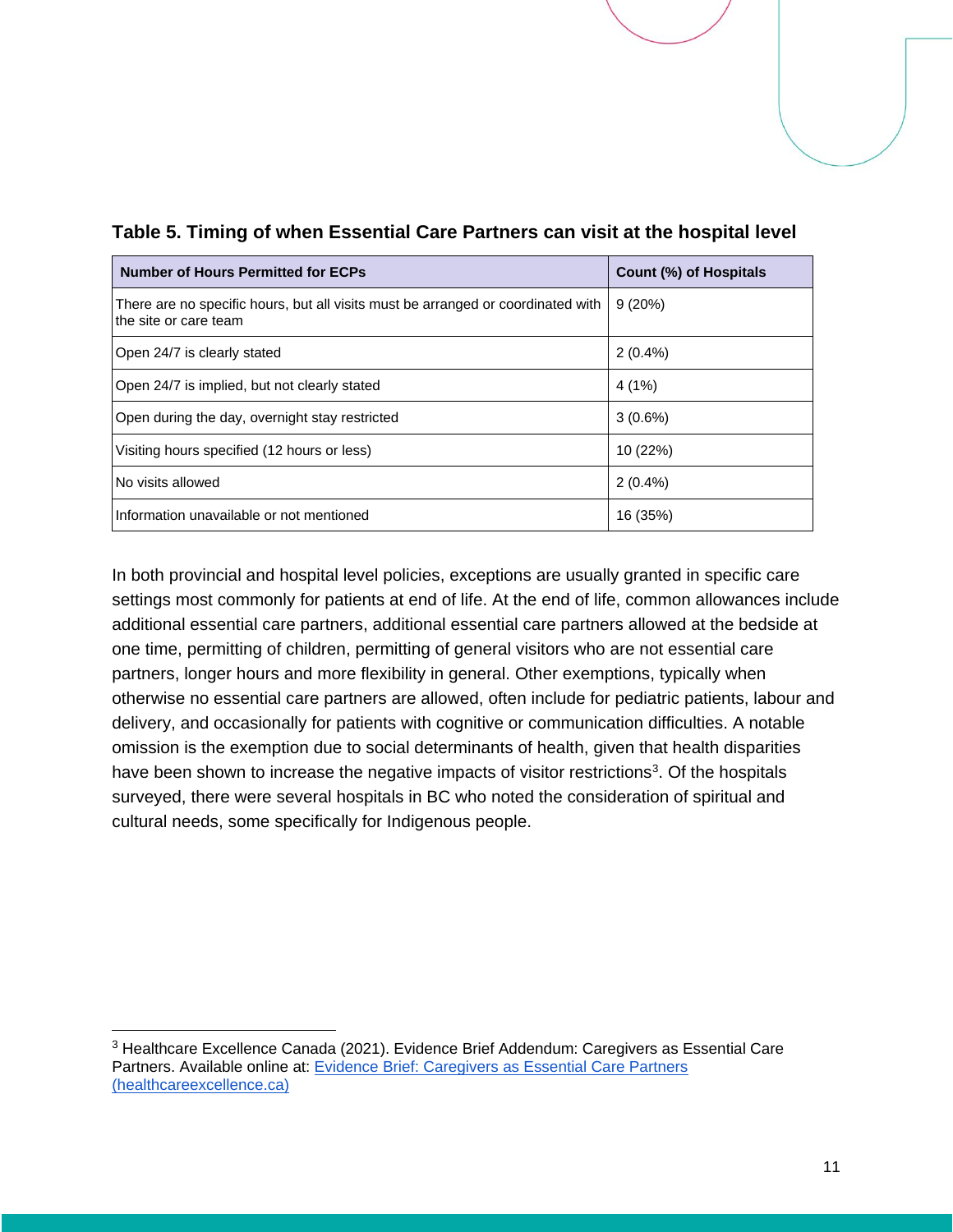## **Visitor Requirements**

In all policies, there are requirements for any visitors, including essential care partners, regarding active screening. Additionally, a variety of infection prevention and control protocols must be followed, generally including masking, hand hygiene, physical distancing and reducing movement through the facility. There may also be vaccine mandates, testing, requirements for other PPE such as eye protection, and keeping a visitor log with contact information for contact tracing purposes. The specifics of vaccine mandates at the provincial level as of early February 2022 are in Table 6. Due to changes in the national landscape, we specifically looked for guidance related to the use of N95 or KN95 masks and rapid testing. We found that very few provinces included specific guidance in this regard. SK allowed for testing to be used instead of providing proof of vaccination and several other provinces allowed for this in the case of a patient being end-of-life. Additionally, BC and ON require regular surveillance testing for all visitors to LTC. Only AB and NB specify that patients can and should bring their own KN95 or N95 masks and NB occasionally provides them. In general, medical masks are provided to visitors and essential care partners in both settings across provinces.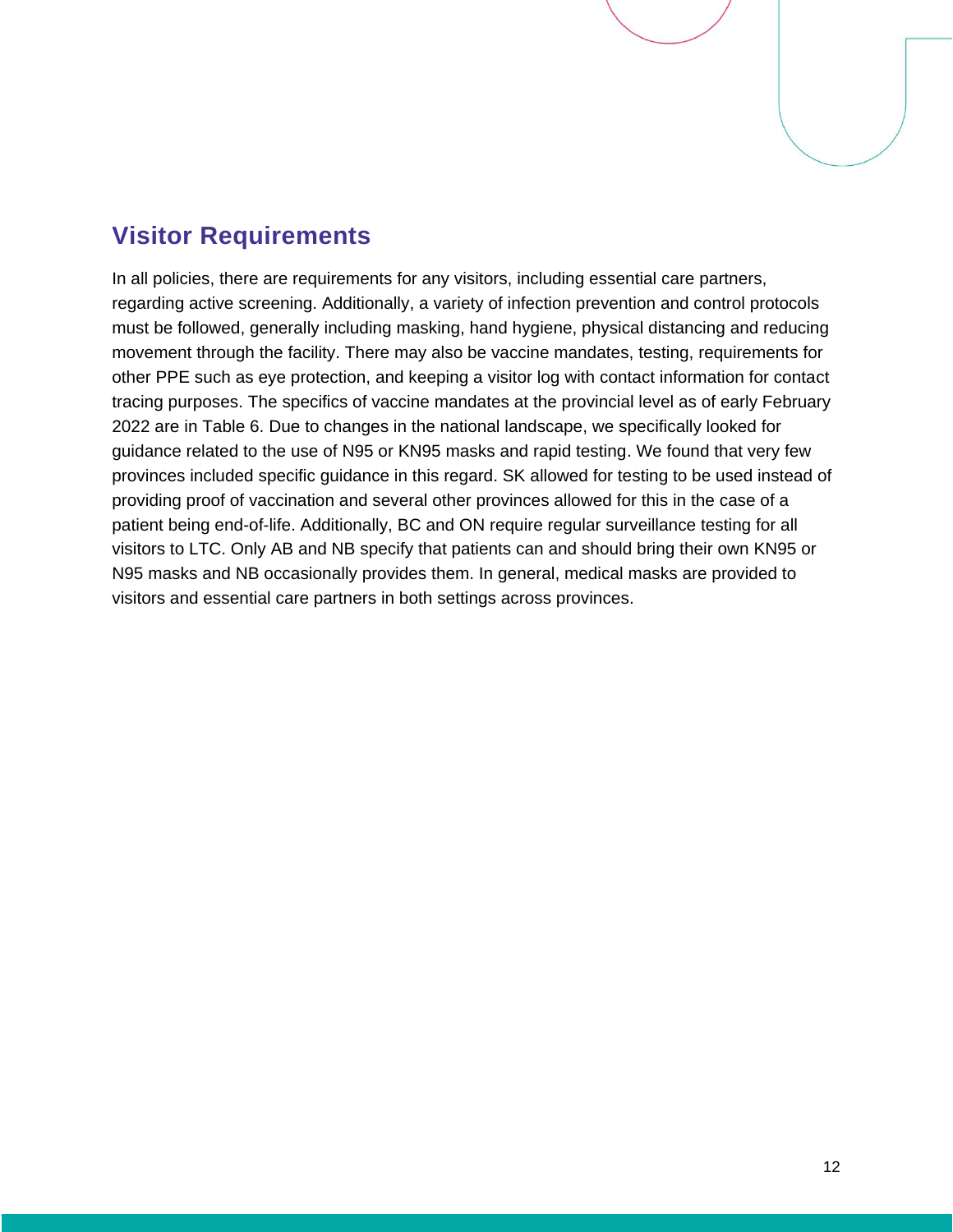| <b>Province/Territory</b> | <b>Hospital</b>                   | <b>LTC</b>              |
|---------------------------|-----------------------------------|-------------------------|
| <b>BC</b>                 | Y                                 | Y                       |
| <b>AB</b>                 | N                                 | $\overline{\mathsf{N}}$ |
| <b>SK</b>                 | Y (or negative test)              | Y (or negative test)    |
| <b>MB</b>                 | Υ                                 | Y                       |
| ON                        | Y                                 | Y                       |
| QU                        | Y                                 | Y                       |
| <b>NS</b>                 | Υ                                 | Υ                       |
| <b>NB</b>                 | Υ                                 | Υ                       |
| PE                        |                                   |                         |
| NL                        | Y                                 | Y                       |
| YU                        | N (general visitors are required) |                         |
| <b>NT</b>                 | N                                 | N                       |
| <b>NU</b>                 |                                   |                         |

<span id="page-12-0"></span>**Table 6. Vaccination requirements for Essential Care Partners to hospitals and LTC.**

Hospitals included in our scan often had other requirements or restrictions for essential care partners, including restricting essential care partners to adult persons over the age of 18. Some hospitals had lower age restrictions at 12 years old, 14 years old, or 16 years old. A few hospitals did not mention a specific age, but rather stated that children or siblings were not permitted to be care partners.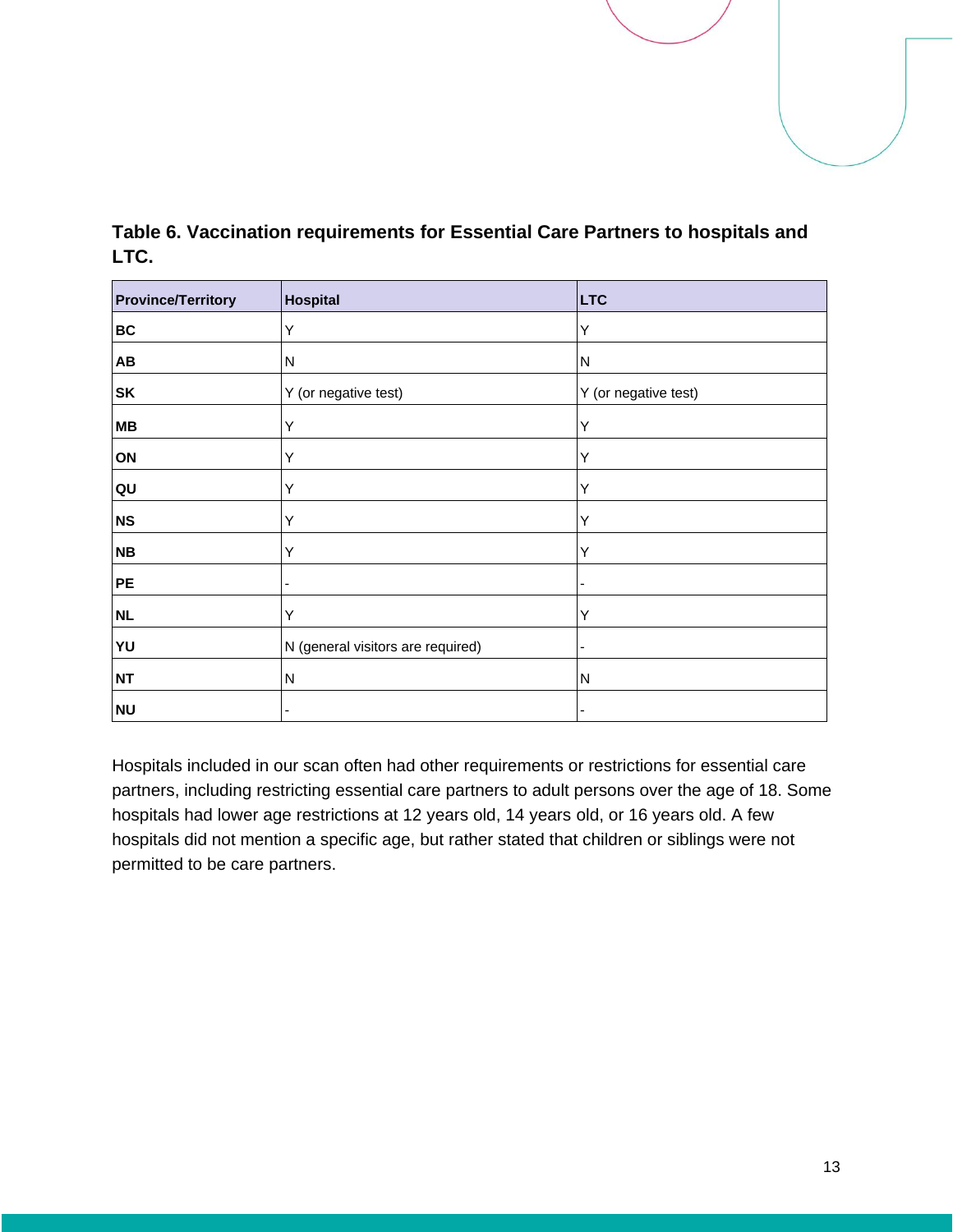| <b>Province/ Territory</b>   | No age<br>restrictions | Minimum age 18 years or<br>older (no children/siblings<br>allowed) | Minimum age 12 years<br>to 17 years |
|------------------------------|------------------------|--------------------------------------------------------------------|-------------------------------------|
| Alberta                      |                        |                                                                    | $\overline{4}$                      |
| <b>British Columbia</b>      | 6                      | $\overline{2}$                                                     | 1                                   |
| Manitoba                     | 5                      |                                                                    |                                     |
| New Brunswick                |                        | $\overline{2}$                                                     |                                     |
| Newfoundland and Labrador    | 2                      |                                                                    |                                     |
| <b>Northwest Territories</b> |                        |                                                                    | 1                                   |
| Nova Scotia                  |                        |                                                                    | $\overline{2}$                      |
| Nunavut                      |                        |                                                                    |                                     |
| Ontario                      | 9                      | 2                                                                  | 2                                   |
| <b>Prince Edward Island</b>  | 1                      |                                                                    |                                     |
| Quebec                       | 1                      | 1                                                                  | 1                                   |
| Saskatchewan                 | $\overline{2}$         |                                                                    |                                     |
| Yukon                        | 1                      |                                                                    |                                     |
| Total ( $n = 46$ )           | 27 (58.7%)             | 7 (15.2%)                                                          | 11 (23.9%)                          |

<span id="page-13-0"></span>**Table 7. Number of hospitals with age restrictions for Essential Care Partners**

Another common restriction was due to travel. Essential care partners and visitors would not be able to enter a facility if they had been travelling outside of the country (or in the case of NB, outside of the Atlantic provinces).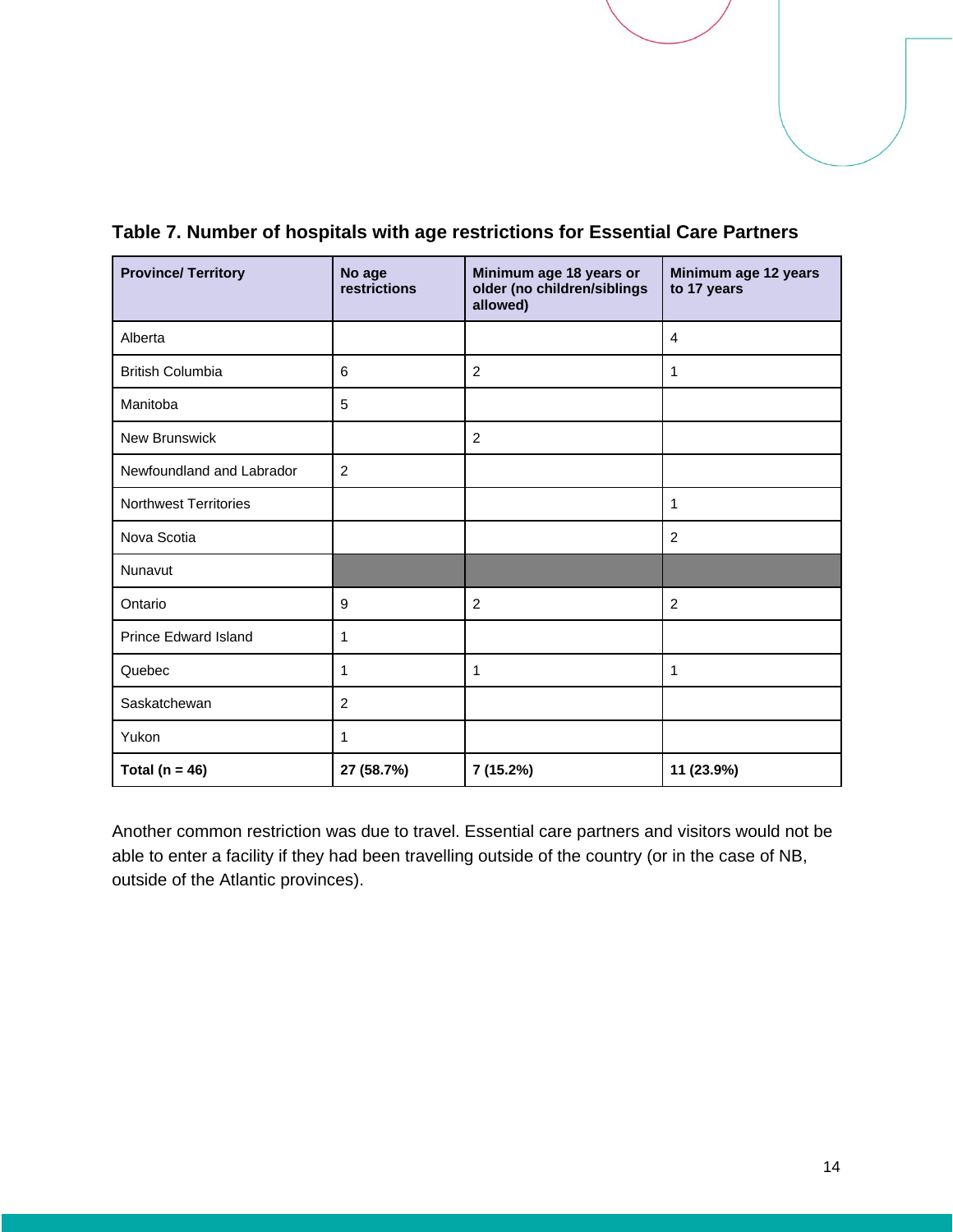## <span id="page-14-0"></span>**Mentions of Essential Together Policy Guidance Elements**

During the scan, we searched for mentions of the Essential Together programming and guidance. We specifically looked for inclusion of the seven elements of policy guidance (setting mutual expectations, essential care partner education, staff education, rapid appeals, screening, regular updates, and use of a caregiver ID). Excluding screening, which is mentioned in all the directives, there was very little mention of these specific practices at the provincial or territorial level. In regard to setting mutual expectations, this is hinted at within many directives in the definition of essential care partner, that includes the assumption of a process by which the patient designates their essential care partner. Additional mentions of these specific practices included in provincial and territorial policies are listed in Table 8.

| <b>Province/Territory</b> | <b>Guidance mentioned</b>                                                                                                                                                                                     |
|---------------------------|---------------------------------------------------------------------------------------------------------------------------------------------------------------------------------------------------------------|
| <b>BC</b>                 | In LTC, an appeals process is required                                                                                                                                                                        |
| AВ                        | ٠                                                                                                                                                                                                             |
| <b>SK</b>                 | $\overline{\phantom{a}}$                                                                                                                                                                                      |
| <b>MB</b>                 | In LTC, an appeals process is required and in hospitals, ECPs are expected to be<br>educated on IPAC protocols. Additionally, the directive includes a link to one of the<br>early reports of the ET program. |
| <b>ON</b>                 | $\overline{\phantom{a}}$                                                                                                                                                                                      |
| QU                        | $\blacksquare$                                                                                                                                                                                                |
| <b>NS</b>                 | In LTC, ECPs should be educated on IPAC protocols                                                                                                                                                             |
| <b>NB</b>                 | $\overline{\phantom{a}}$                                                                                                                                                                                      |
| <b>PE</b>                 | ٠                                                                                                                                                                                                             |
| <b>NL</b>                 | ۰                                                                                                                                                                                                             |
| YU                        | In LTC, the steps of an appeals process are described. Additionally, the process of<br>designating an ECP and having it confirmed by the resident manager and setting<br>mutual expectations are described    |
| <b>NT</b>                 | ٠                                                                                                                                                                                                             |
| <b>NU</b>                 | ۰                                                                                                                                                                                                             |

#### <span id="page-14-1"></span>**Table 8. Essential Together policy guidance included in provincial and territorial policies**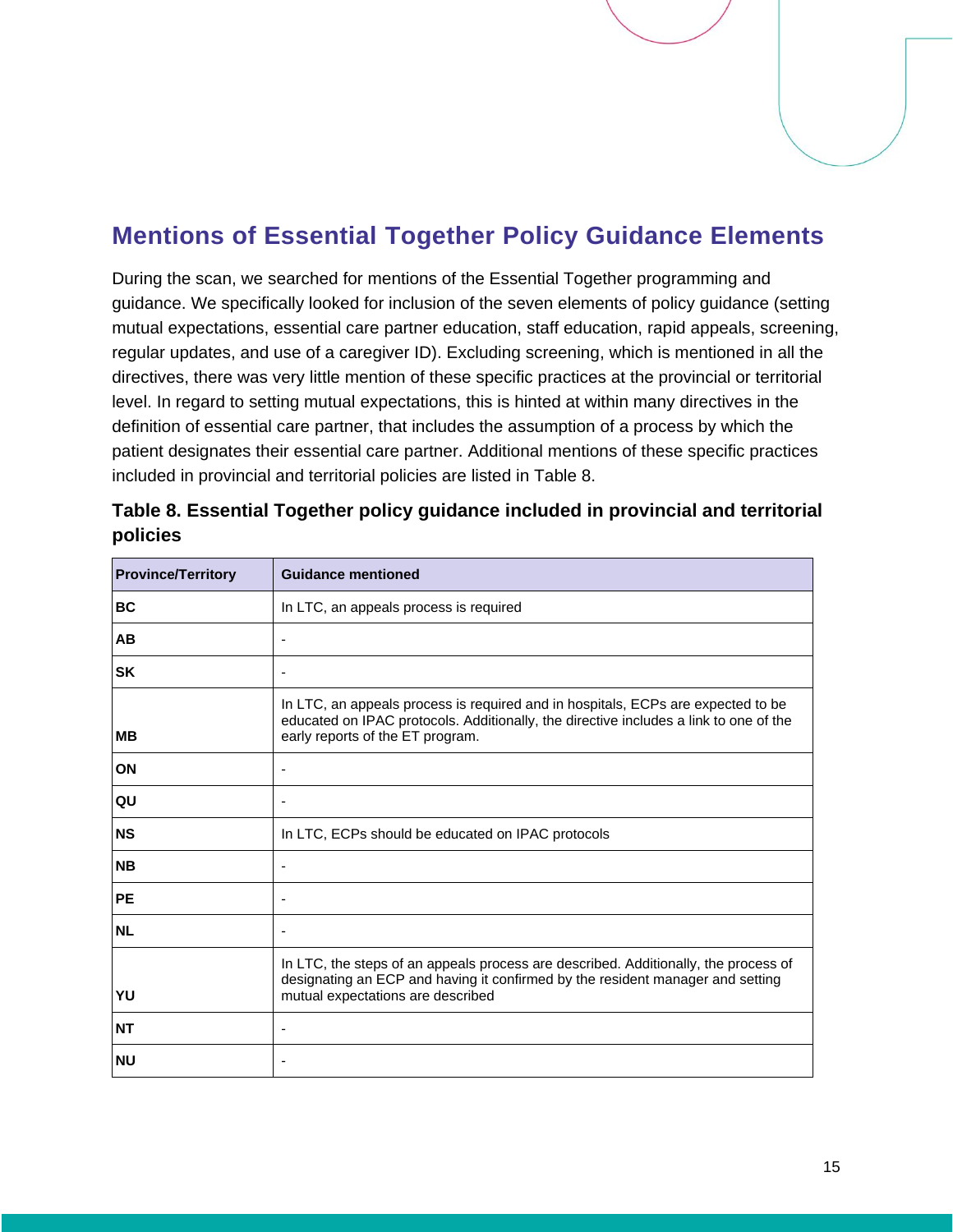In addition to the information included at the provincial level, there were some hospitals that provided more information regarding use of a caregiver ID and rapid appeals processes. 40 out of the 46 hospitals (87%) did not mention any form of caregiver ID. For the six hospitals that had descriptions of caregiver IDs on their website, the formats included a caregiver identification bracelet, badge, care partner pass, access card, and a letter provided by staff. The IDs would have to be presented upon arrival at the hospital in order to gain entry. One hospital in Quebec provided the most detailed instruction on their website on how to obtain "caregiver identification bracelets", including specified hours that the bracelets would be available for the caregiver to pick up (from 8:00 am to 4:00 pm).

<span id="page-15-0"></span>40 out of the 46 hospitals (87%) did not have an easy-to-find process to appeal a decision related to essential care partner status or visitation requirements. An easy-to-find appeals process was considered to be present if a hospital provided a point of contact for visitors to reach out to. For example, the hospital website may direct visitors to speak to the unit staff or clinical manager if they disagree with a decision, and further direct them to contact the Patient Relations office. The website should provide contact information such as phone number and email address. One clear example involved providing the patient or essential care partner with an Essential Care Partner / Care Partner Appeals Form they could download and submit to their Patient and Family Centered Care office. Steps in the appeal process were outlined in the form. In this case, the timeline for when the patient or essential care partner could expect to hear back regarding their appeal was on the same day for urgent appeals such as in end-of-life situations, and 48 hours for non-urgent appeals. Conversely, a hospital without an easy-to-find appeal process may not provide any contact information or a statement about the proper steps to take if essential care partners disagree with a decision.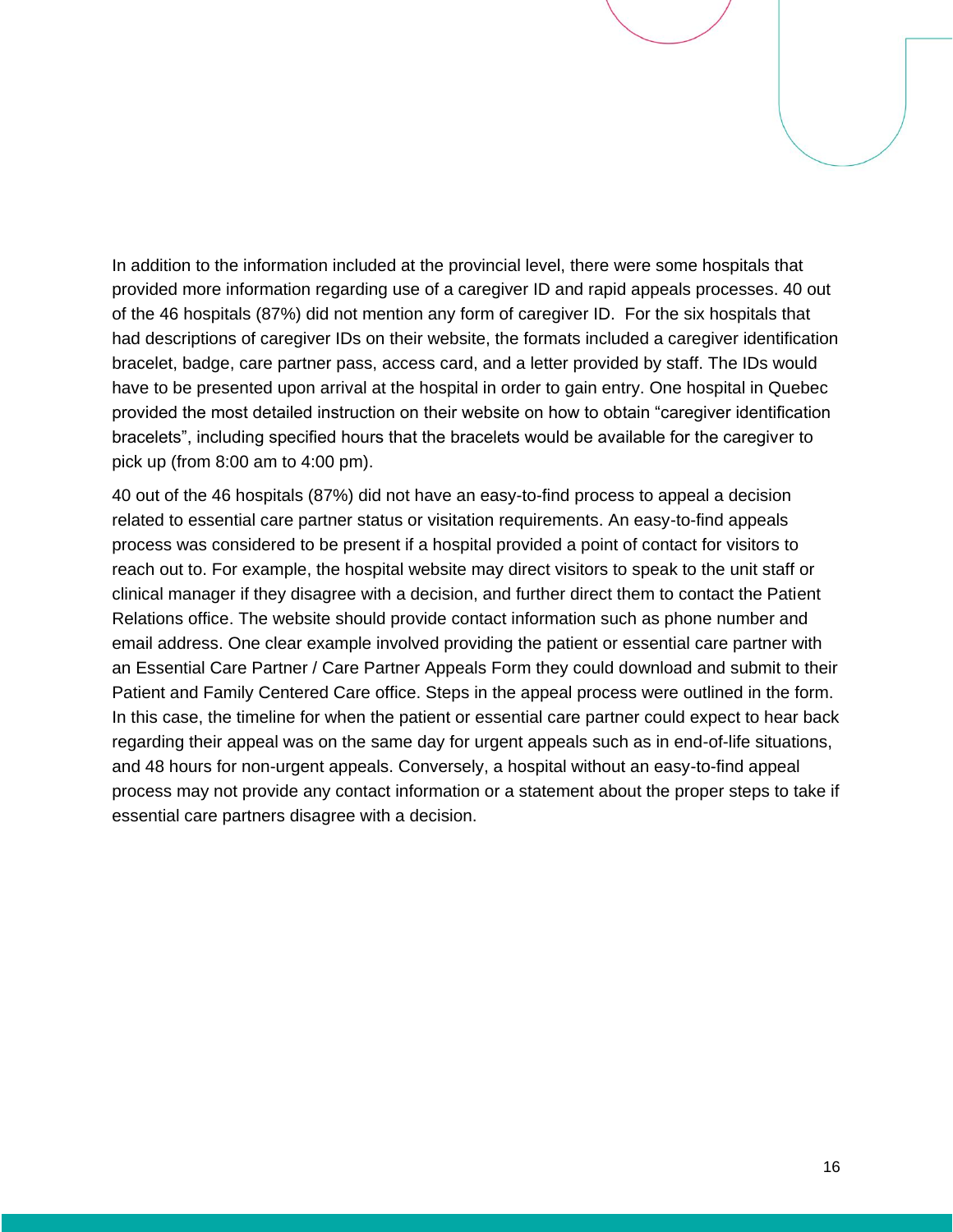#### **Summary**

<span id="page-16-0"></span>In summary, even during times of crisis such as the height of the Omicron wave, majority of provinces differentiated essential care partners from general visitors in their guidance and directives. Additionally, all allowed access to at least one essential care partner in LTC. Hospitals had more variability, with several provinces limiting access to certain patients and circumstances. This creates issues of health equity as not everyone can advocate equally. Additionally, we know that social determinants of health and being part of a racialized or minority group contribute to poorer patient experience, safety and outcomes and result in increased need for an essential care partner. However, these categories are generally not included in exemptions or eligibility for essential care partner access. Even when essential care partners are allowed, it is unclear when they can visit, and some guidance appears to suggest visiting hours and scheduling limits that can be prohibitive to some essential care partners with other commitments and may not be sufficient to meet the patients needs. Overall, there is room for improvements in clearly communicating specifics of policies related to essential care partners that include elements of the Essential Together policy guidance.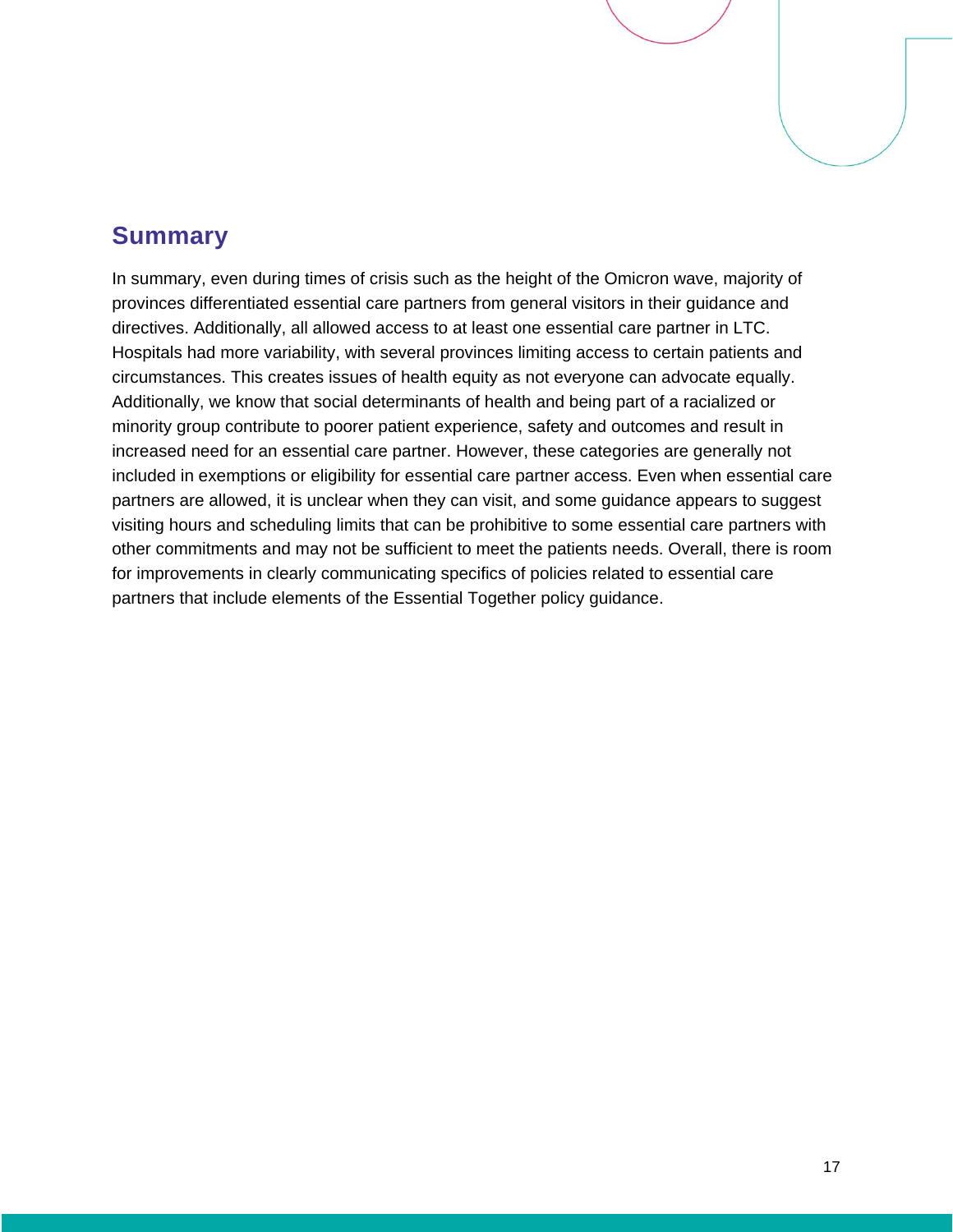# **Appendix - Policy Scan Survey**

#### **How open is visiting to essential care partners:**

- 1. Are essential care partners differentiated from general visitors? (\*may be called essential visitors, family caregivers, designated support persons)
	- a. Yes/No
	- b. If yes, what terminology is used
- 2. Is every patient allowed at least 1 essential care partner?
	- a. Yes/No
	- b. If yes, how many are allowed and in what configuration (e.g. 2 can be designated, one allowed at a time, etc)
- 3. Is the visiting for the essential visitor (or general visitor if applicable) open 24/7?
	- a. Yes/No
	- b. If no, what are the hours allowed
- 4. Are there additional allowances for visits in special circumstances?
	- a. Yes/No
	- b. capture the list of circumstances
- 5. Is there a description of a caregiver ID?
	- a. Yes/No
	- b. Describe ID type (Badge, nametag, wristband)
- 6. Is there an easy-to-find process to appeal a decision related to essential care partner status or visitation requirements?
	- a. Yes/No
- 7. Are there restrictions to becoming an essential care partner due to age, travel, or other risk factors?
	- a. Yes/No
	- b. capture the list
- 8. Are there requirements listed for essential care partners/visitors?
	- a. Yes/No
	- b. Vaccination mandates note details
	- c. Rapid testing or other testing note details
	- d. Masking specify type if available note details
	- e. Screening note details
	- f. Other list
- 9. Is there education provided for essential care partners?
	- a. Yes/No
	- b. What kind, if specified
- 10. Is there a listed process for becoming an essential care partner/designated visitor?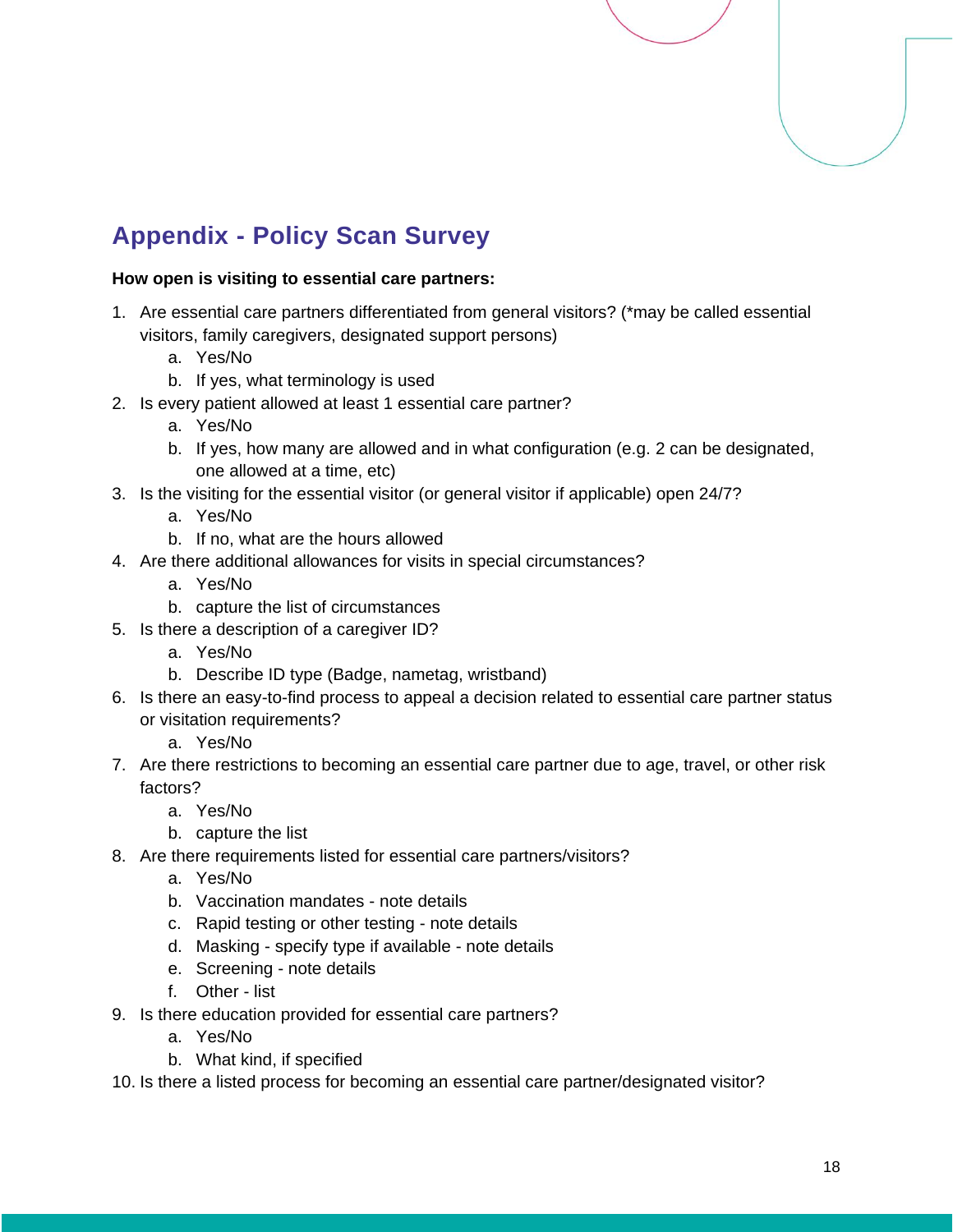- a. Yes/No
- b. What is the process
- 11. Is the website up to date?
	- a. Yes/No
	- b. What is the date it was updated

12. Subjective score of 1-5 on how well communicated the current visitor policy is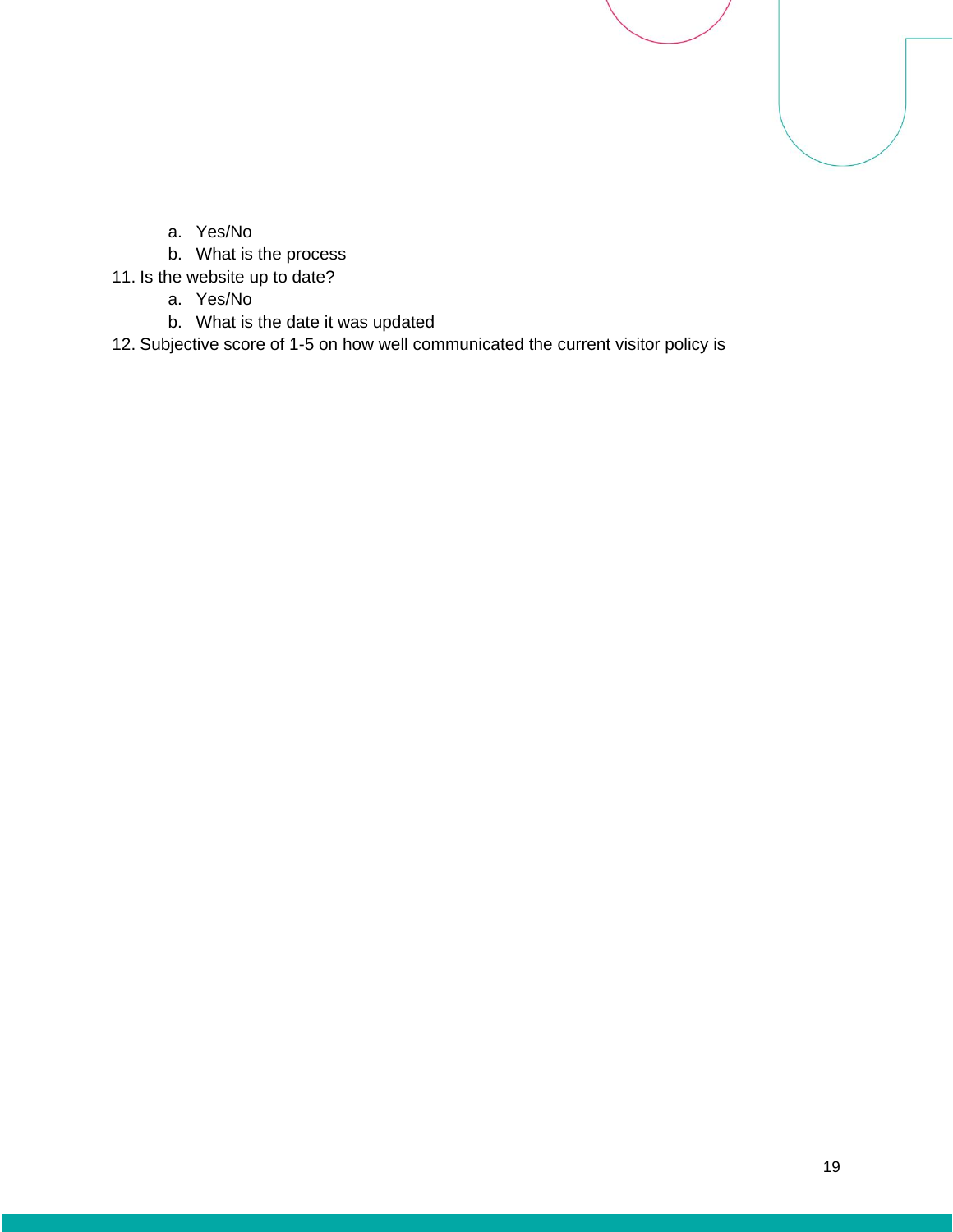# <span id="page-19-0"></span>**References used for provincial and territorial guidance**

A[B](https://www.albertahealthservices.ca/topics/Page17001.aspx)

<https://www.albertahealthservices.ca/topics/Page17001.aspx>

<https://www.alberta.ca/protecting-residents-at-congregate-care-facilities.aspx#jumplinks-1>

B[C](https://news.gov.bc.ca/releases/2021HLTH0060-001918)

<https://news.gov.bc.ca/releases/2021HLTH0060-001918>

[http://www.bccdc.ca/health-professionals/clinical-resources/covid-19-care/clinical-care/long-term-care-facilities](http://www.bccdc.ca/health-professionals/clinical-resources/covid-19-care/clinical-care/long-term-care-facilities-assisted-living#:~:text=Visitors%20must%20be%20screened%20for,are%20not%20permitted%20to%20visit)[assisted-living#:~:text=Visitors%20must%20be%20screened%20for,are%20not%20permitted%20to%20visit.](http://www.bccdc.ca/health-professionals/clinical-resources/covid-19-care/clinical-care/long-term-care-facilities-assisted-living#:~:text=Visitors%20must%20be%20screened%20for,are%20not%20permitted%20to%20visit)

[http://www.bccdc.ca/Health-Professionals-Site/Documents/COVID19\\_VisitorsAcuteCare.pdf](http://www.bccdc.ca/Health-Professionals-Site/Documents/COVID19_VisitorsAcuteCare.pdf)

M[B](https://sharedhealthmb.ca/files/covid-19-pch-visitation-principles.pdf)

<https://sharedhealthmb.ca/files/covid-19-pch-visitation-principles.pdf>

<https://sharedhealthmb.ca/files/covid-19-inpatient-visit-principles.pdf>

SK [https://www.saskhealthauthority.ca/our-organization/quality-care-patient-safety/patient-family-centred](https://www.saskhealthauthority.ca/our-organization/quality-care-patient-safety/patient-family-centred-care/famil-y-presence-and-visitation-sha-facilities/family-presence-and-visitor-restrictions)[care/famil-y-presence-and-visitation-sha-facilities/family-presence-and-visitor-restrictions](https://www.saskhealthauthority.ca/our-organization/quality-care-patient-safety/patient-family-centred-care/famil-y-presence-and-visitation-sha-facilities/family-presence-and-visitor-restrictions)

<https://www.saskhealthauthority.ca/sites/default/files/2021-10/LTC-Safe-Family-Presence-at-a-Glance.pdf>

<https://www.saskhealthauthority.ca/sites/default/files/2021-10/AcuteCare-Safe-Family-Presence-at-a-Glance.pdf>

N[B](https://en.horizonnb.ca/home/patients-and-visitors/coronavirus-(covid-19)/covid-19-visitor-restrictions-at-hospitals-and-health-care-facilities.aspx) [https://en.horizonnb.ca/home/patients-and-visitors/coronavirus-\(covid-19\)/covid-19-visitor-restrictions-at](https://en.horizonnb.ca/home/patients-and-visitors/coronavirus-(covid-19)/covid-19-visitor-restrictions-at-hospitals-and-health-care-facilities.aspx)[hospitals-and-health-care-facilities.aspx](https://en.horizonnb.ca/home/patients-and-visitors/coronavirus-(covid-19)/covid-19-visitor-restrictions-at-hospitals-and-health-care-facilities.aspx)

<https://www.vitalitenb.ca/en/covid-19/visits>

NF[L](https://www.gov.nl.ca/covid-19/life-during-covid-19/health-facilities/overall-guidance/)

<https://www.gov.nl.ca/covid-19/life-during-covid-19/health-facilities/overall-guidance/>

NS [https://www.nshealth.ca/coronavirus-home/family-presence-during-covid-19-important-information-support](https://www.nshealth.ca/coronavirus-home/family-presence-during-covid-19-important-information-support-peoplevisitors)[peoplevisitors](https://www.nshealth.ca/coronavirus-home/family-presence-during-covid-19-important-information-support-peoplevisitors)

<https://novascotia.ca/dhw/ccs/documents/COVID-19-Management-in-Long-Term-Care-Facilities-Directive.pdf>

NWT [https://www.nthssa.ca/en/services/coronavirus-disease-covid-19-updates/visitor-restrictions-and-processes](https://www.nthssa.ca/en/services/coronavirus-disease-covid-19-updates/visitor-restrictions-and-processes-during-covid-19)[during-covid-19](https://www.nthssa.ca/en/services/coronavirus-disease-covid-19-updates/visitor-restrictions-and-processes-during-covid-19)

ON [https://www.ontario.ca/page/covid-19-guidance-document-long-term-care-homes](https://www.ontario.ca/page/covid-19-guidance-document-long-term-care-homes-ontario?_ga=2.113189318.330471711.1634880690-1851355910.1634880690)[ontario?\\_ga=2.113189318.330471711.1634880690-1851355910.1634880690](https://www.ontario.ca/page/covid-19-guidance-document-long-term-care-homes-ontario?_ga=2.113189318.330471711.1634880690-1851355910.1634880690)

[https://www.ontario.ca/page/ministers-directive-long-term-care-home-covid-19-immunization](https://www.ontario.ca/page/ministers-directive-long-term-care-home-covid-19-immunization-policy?_ga=2.113189318.330471711.1634880690-1851355910.1634880690)[policy?\\_ga=2.113189318.330471711.1634880690-1851355910.1634880690](https://www.ontario.ca/page/ministers-directive-long-term-care-home-covid-19-immunization-policy?_ga=2.113189318.330471711.1634880690-1851355910.1634880690)